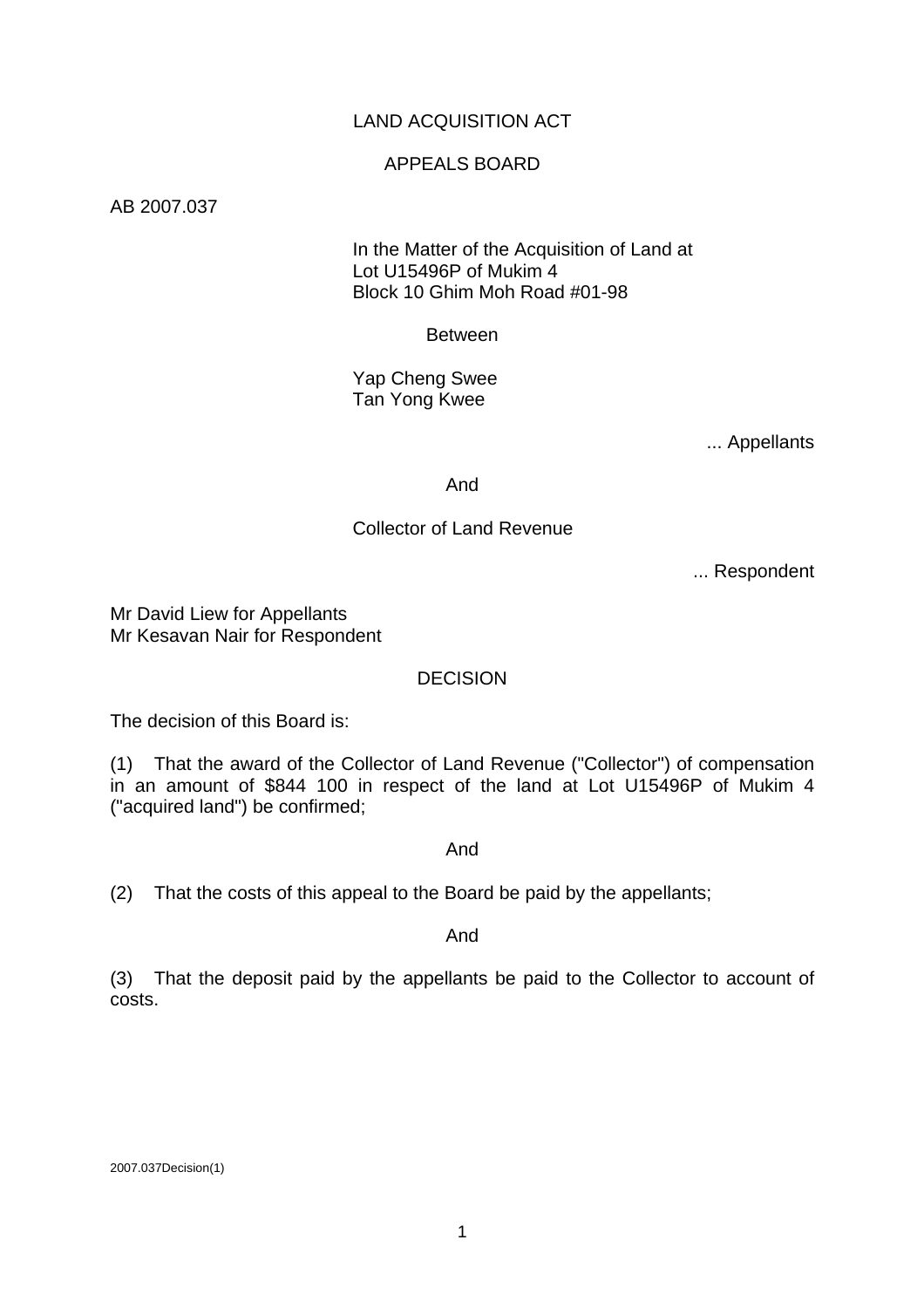## BRIEF STATEMENT OF REASONS

The reasons for the Decision/Order are:

### *Appeal*

(1) On 2006 December 8 ("acquisition date") a notification No 3307 was published in the *Gazette* under s 5 of the Land Acquisition Act ("s 5 declaration") declaring that "the pieces of land situated in Mukim 4 ... more particularly described in the Schedule" were needed for a public purpose namely "Selective En Bloc Redevelopment Scheme - Ghim Moh Road" ("SERS-GMR"). The Schedule included the land described as:

| LOT NO     | <i>MK/TS</i>   | AREA IN SQ M             |                    | <i>OWNER</i>             |
|------------|----------------|--------------------------|--------------------|--------------------------|
| 3815N      | MK 4           | 1 561.8                  |                    | <b>HDB</b>               |
| Strata Lot | Name of Lessee | Chargee                  | Mortgagee Caveator |                          |
| U15496P    | [Appellants]   | $\overline{\phantom{a}}$ | UOB                | $\overline{\phantom{0}}$ |

(2) The Collector took proceedings for the acquisition of Strata Lot U15496P ("acquired land") and pursuant to the Collector's notice under s 8 and for the purpose of the inquiry held under s 10 the appellants made a claim to compensation of \$1 100 000. The Collector found that the market value of the acquired land as at the acquisition date was \$817 000 and he allowed \$27 100 for certain expenses. He took these into consideration and on 2007 August 31 he made an award of compensation in the amount of \$844 100. The first appellant is the wife of the second appellant and it was agreed that they were the only persons interested and the Collector awarded the whole of the compensation to them.

(3) The appellants appeal against the award of the Collector. They claim that the award should be increased to \$1 200 000.

## *Acquired Land*

(4) Ghim Moh Estate was in the early years of its development an HDB mixed residential and commercial development comprising some 27 multi storey blocks on a site to the North of Commonwealth Avenue West. Of these, Blocks 9, 9A, 10, 11, 12 and 12A are bounded on the South by Commonwealth Avenue West, on the West by Ghim Moh Road, on the North by the Ghim Moh Bus Terminal and the Ulu Pandan Community Club, and on the East by the KTM (Malayan Railway) railway line. A pedestrian overhead bridge near Block 10 allows access across the railway line to North Buona Vista Road and a more extensive HDB development at Holland Drive. Ghim Moh Estate now comprises only these 6 blocks. The blocks to the West of Ghim Moh Road now form part of Ghim Moh Garden and hereafter in this Decision the expression "Ghim Moh Estate" will refer only to that part of the development comprising these 6 blocks.

(5) Ghim Moh Estate was developed on land at Lots 3813A, 3814K, 3815N, 3816X, 3817L, 3818C and part of 6461M of Mukim 4. Lot 3815N is comprised in Certificate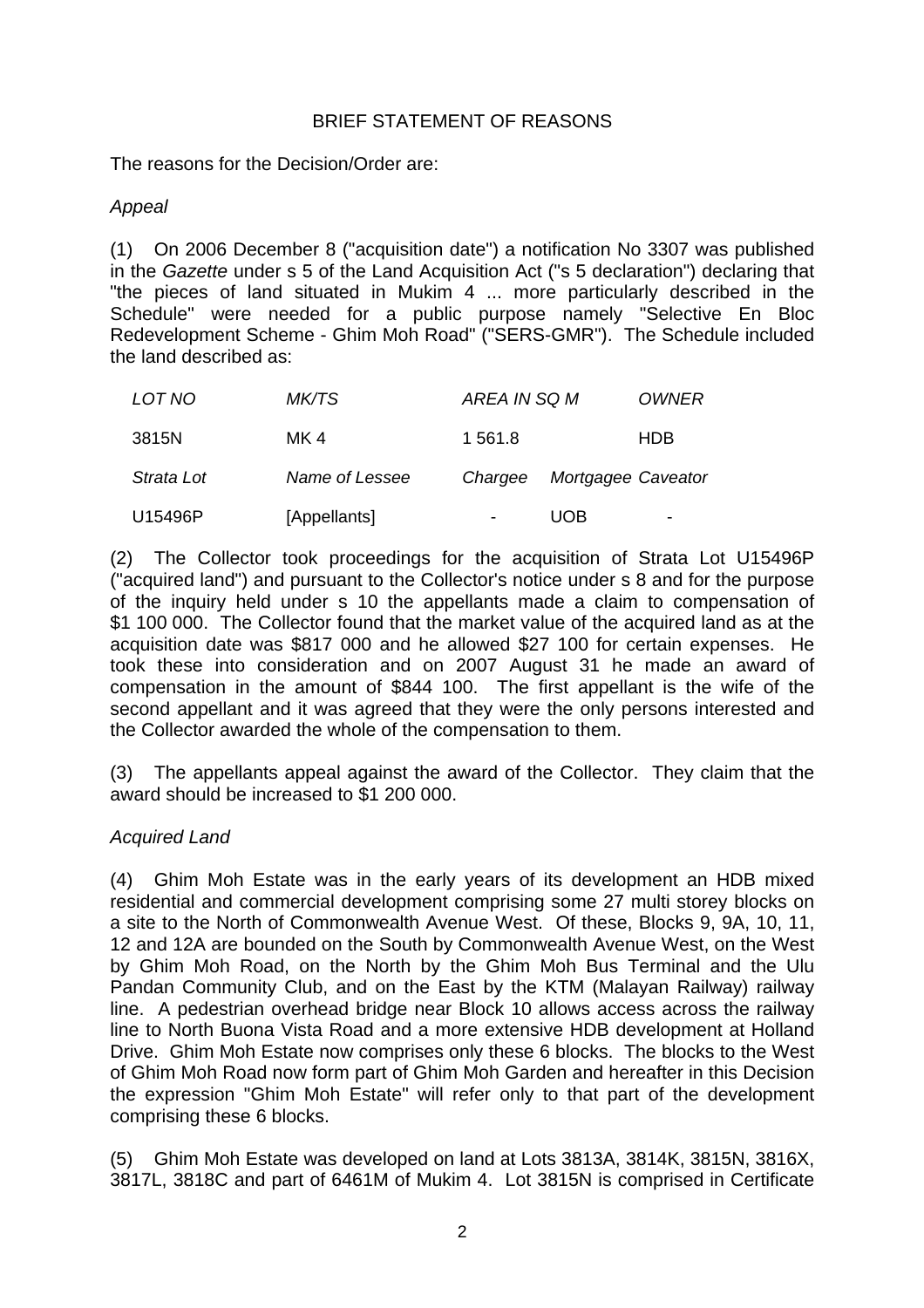of Title in Volume 209 Folio 168 for a leasehold estate of 103 years expiring on 2079 April 30. This is a state lease and HDB is the lessee of the state. The acquired land is located at Block 10 Ghim Moh Road #01-98. It is a first storey commercial unit with walk-up living quarters on the second storey together comprised in lease I/HB78499W for Strata Lot 15496P for a leasehold estate of 82 years expiring on 2076 March 31. HDB is the lessor and the appellants are the lessees. Block 10 lies wholly within Lot 3815N.

(6) SERS-GMR is an HDB scheme and it is HDB that has the conduct of these proceedings in the acquisition and in this appeal. In these circumstances it is not in dispute that for the purpose of this appeal the acquired land is the whole of Lease I/HB 78499W for Strata Lot U15496P and does not include the interest of the lessor HDB or of any other person and in this decision any reference to "Lease I/HB 78499W" or "Lot U15496P" or "#01-98" wherever it appears is as well a reference to the acquired land. It is also not in dispute that SERS-GMR in its implementation includes an offer by HDB to the appellants of a replacement unit at Commonwealth Avenue West which is expected to be completed in mid-2011 and that the offer has been accepted.

### *Compensation*

(7) The s 5 declaration in this case was published before 2007 February 12 and in accordance with s 12(1) of the Land Acquisition (Amendment) Act 2007 ("2007 Act") the acquired land will be dealt with in accordance with the Act as if the 2007 Act had not been enacted. Section 33 of the Act (as it was before the enactment of the 2007 Act) provided:

(1) In determining the amount of compensation to be awarded for land acquired under this Act, the Board shall ... take into consideration the following matters and no others:

(a) the market value -

 $(i)$  ...

(C) as at 1st January 1995 in respect of land acquired on or after 27th September 1995;

(ii) as at the date of publication of the notification under section 3(1) if the notification is, within 6 months from the date of its publication, followed by a declaration under section 5 in respect of the same land or part thereof; or

(iii) as at the date of publication of the declaration made under section 5,

whichever is the lowest;

...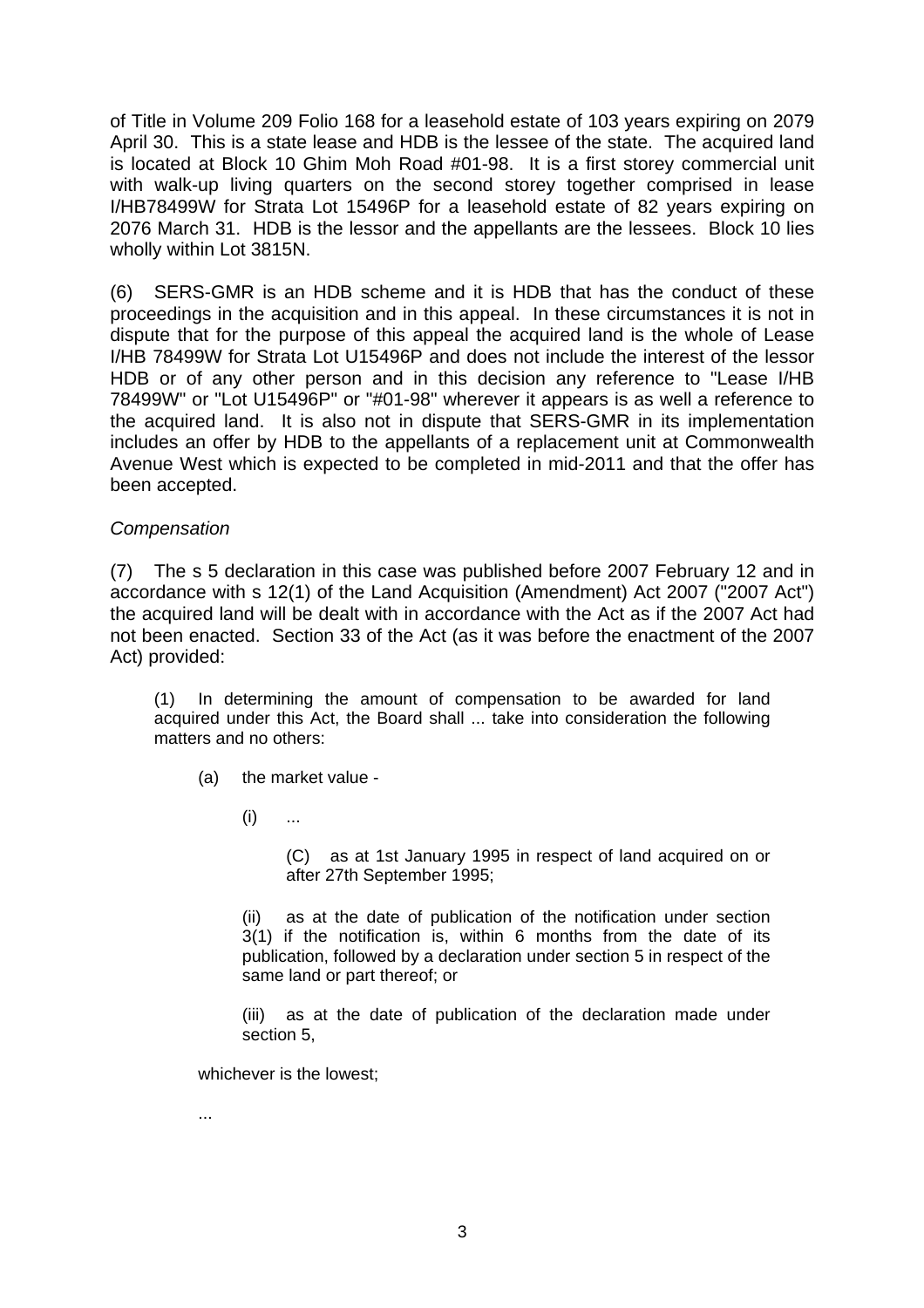(e) if, in consequence of the acquisition, he is compelled to change his residence or place of business, the reasonable expenses, if any, incidental to that change ....

No notification under s 3(1) was published and it is not in dispute that the market value was the lowest as at the acquisition date and it is the market value as at this date which is to be taken into consideration.

### *Petition of Appeal*

(8) In their amended petition of appeal the appellants say:

1 The Award is inadequate and does not reflect the market value of the [acquired land] and the market value as at the acquisition date should be \$1,100,000.00.

2 The market value of the [acquired land] should be determined on the basis of its use for commercial purposes as well as for residential purposes.

3 The Award should take into consideration the reasonable expenses to be incurred in the sum of \$100,000.00 by the Appellants who are compelled to change their residence / Living Quarters as well as their place of business in consequence of the acquisition.

The appellants claim that the award be increased to \$1 200 000 notwithstanding that as noted above they made a claim of only \$1 100 000 pursuant to the Collector's notice under s 8 and for the purpose of the inquiry under s 10.

## *Market Value*

#### *Appellants' Case*

(9) Both the appellants testified before this Board but neither of them is competent to give any evidence as to the market value of the acquired land and they made no attempt to give any direct evidence in this respect. In their joint affidavit they say that they have obtained a valuation of the acquired land and they exhibit what appears to be a valuation report dated 2008 April 23 signed by Mr Liaw Hin Sai of PREMAS Valuers & Property Consultants Pte Ltd. Mr Liaw did not testify and gave no evidence whether before this Board or during the inquiry before the Collector and the report has not been proved. The appellants also say that the replacement unit has been offered to them at an estimated price of \$328 000 to \$442 500 for an area of 54.6sm to 59sm for commercial use for a lease of 30 years. This refers to the offer of a replacement unit that they have accepted as noted above.

(10) Mr Liew submitted that this Board should nevertheless admit the valuation report of Mr Liaw. He referred to s 25(4)(d) which empowers the Board to admit any evidence adduced whether it is admissible or inadmissible under the Evidence Act. His main submission however appears to be that the intended transaction in respect of the replacement unit should be adopted as a comparable transaction from which to infer the market value of the acquired land. He derived an area rate of \$7 500/sm from \$442 500 for 59sm for a 30 year lease for commercial use and submitted that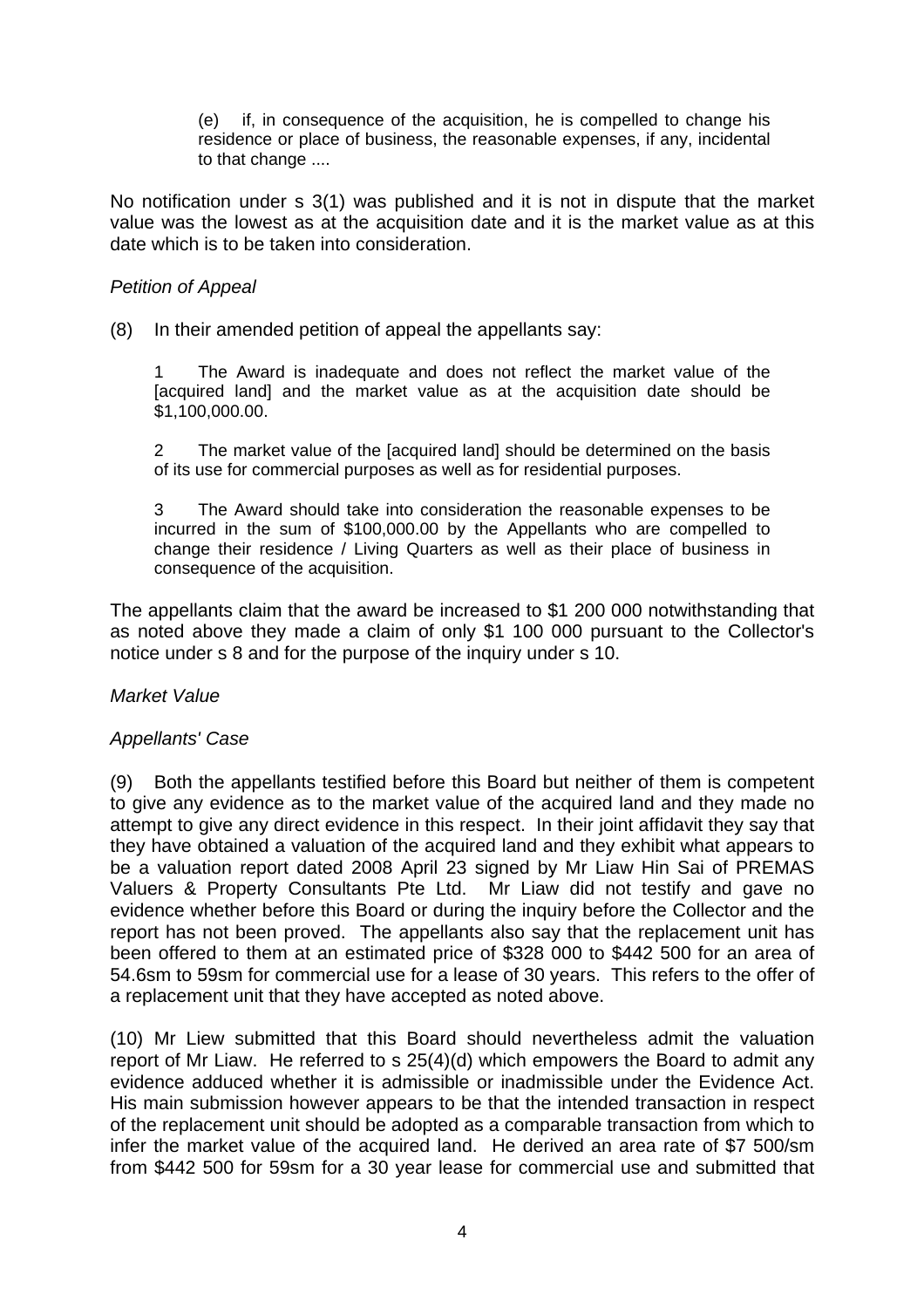this was equivalent to about \$15 000/sm for 69 years which is the remainder of the lease of the acquired land. He went on to submit that the market value of the commercial part of the acquired land with an area of 68sm would alone exceed \$1 000 000.

## *Respondent's Case*

(11) Mr Lee Zee Ming the Chairman and Managing Director of Prosperco International Property Consultants Pte Ltd testified for the Collector. He produced his valuation report dated 2007 June 14 in which he said that he adopted first the comparable sales method to determine the market value of the acquired land and secondly the capitalisation of net income method in respect of the shop component. He did not say in his report how he determined the value of the living quarters component but he said in evidence that he derived the value by comparison with transactions of 3 room flats in Ghim Moh Estate.

(12) For the purpose of the comparable sales method he identified 3 transactions shown in Table 1 below.

*Table 1* 

|   | Location             | Price $(\$)$ | <b>Contract Date</b> |
|---|----------------------|--------------|----------------------|
|   | Block 11 GMR #01-72  | 650 000      | 2004 Jul 01          |
| 2 | Block 11 GMR #01-74  | 670 000      | 2004 Aug 01          |
| 3 | Block 19 GMR #01-251 | 790 000      | 2004 Nov 30          |

GMR = Ghim Moh Road

Each of these units is a first storey commercial unit with an area of 68sm with living quarters on the second storey with an area of 69sm under an HDB lease of 82 years expiring on 2076 March 31. In these respects these units are the same as the acquired land which is at Block 10 Ghim Moh Road #01-98.

(13) Mr Lee referred to URA Property Price Index for shops for the relevant periods and adjusted the prices for transactions #1 and #2 by +17.52% for time and for transaction #3 by +16.97% for time. Block 19 is across Ghim Moh Road in Ghim Moh Garden while Block 11 is in Ghim Moh Estate as is the acquired land. Mr Lee referred to a unit in Block 21 in Ghim Moh Garden which was transacted at \$1 100 000 on 1995 January 31 and a unit in Block 11 in Ghim Moh Estate which was transacted at \$955 000 at the same date and concluded that there was a difference for location of about 15%. He adjusted the price for the Block 19 transaction by -15% for location. In his opinion the market value of the acquired land as at the acquisition date was \$788 000 as determined by the comparable sales method.

(14) For the purpose of the capitalisation of net income method Mr Lee referred to the evidence of rent shown in Table 2 below.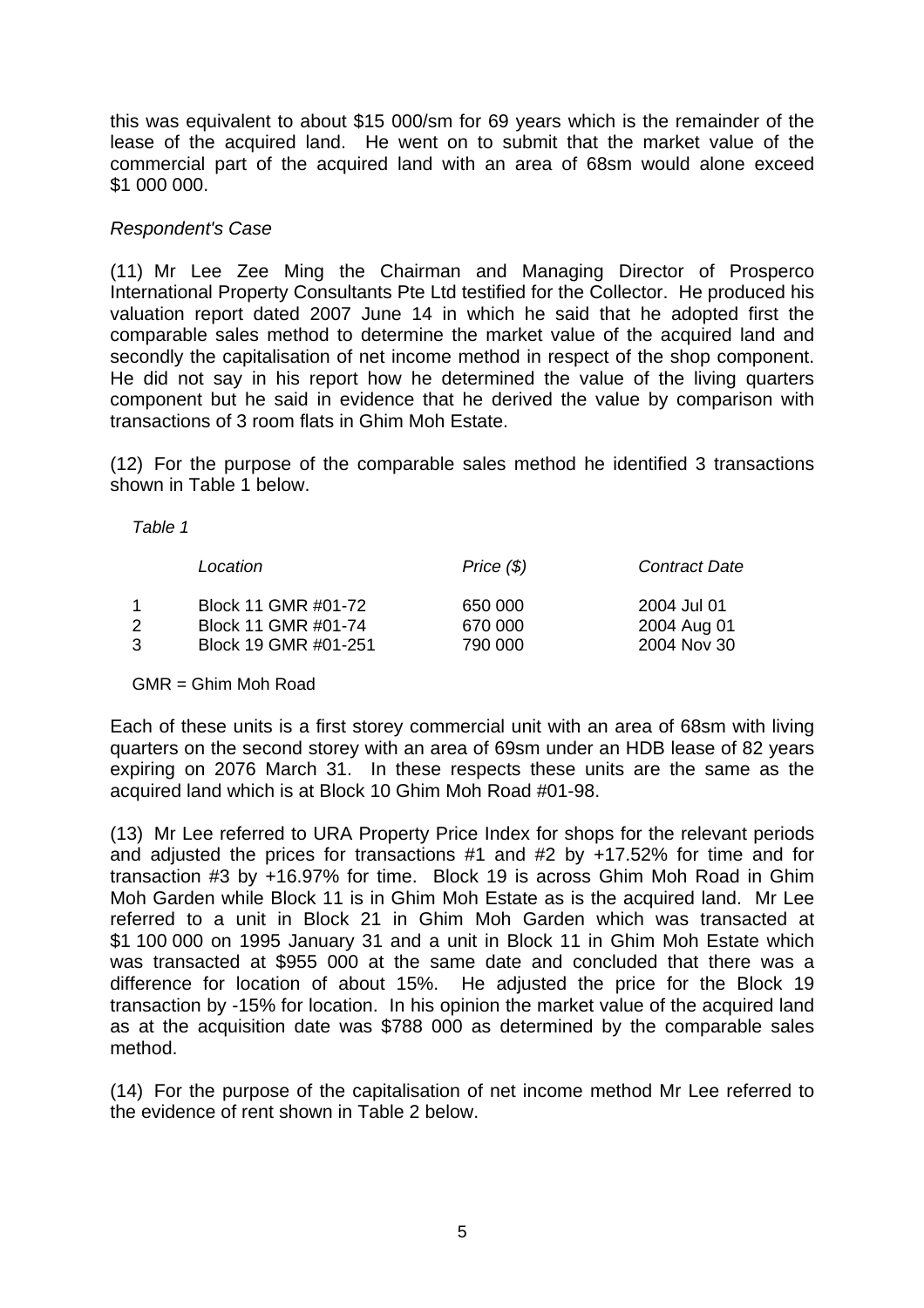#### *Table 2*

|                | Location             | Rent/m (\$) Premises |            | Remarks              |
|----------------|----------------------|----------------------|------------|----------------------|
| 1              | Block 10 GMR #01-86  | 1800                 | $1/2$ Shop |                      |
| $\overline{2}$ | Block 10 GMR #01-88  | 1800                 | 1/2 Shop   |                      |
|                |                      | 900                  | LQ         |                      |
| 3              | Block 10 GMR #01-92  | 1800                 | $1/2$ Shop |                      |
| 4              | Block 10 GMR #01-94  | 1800                 | $1/2$ Shop | 2 year tenancy       |
|                |                      |                      |            | wef 06/09/01         |
| 5              | Block 10 GMR #01-98  | 1 600                | $1/2$ Shop | Tenancy just started |
|                |                      | 1 400                | 1/2 Shop   |                      |
| 6              | Block 10 GMR #01-100 | 2 000                | 1/2 Shop   |                      |
|                | Block 11 GMR #01-60  | 3600                 | Whole shop | Renewed few months   |
|                |                      |                      |            | ago for 2 years      |
| 8              | Block 11 GMR #01-62  | 1 700                | 1/2 Shop   |                      |
|                |                      | 1 600                | $1/2$ Shop | Month to month       |
| 9              | Block 11 GMR #01-72  | 4 0 0 0              | Shop and   | Tenancy commenced    |
|                |                      |                      | LQ         | 4 months ago         |
|                |                      |                      |            | for $2 + 1$ years    |
| 10             | Block 11 GMR #01-76  | 3800                 | Shop and   |                      |
|                |                      |                      | LQ         |                      |

GMR = Ghim Moh Road; LQ = Living Quarters

Not unexpectedly the rent for a "half shop" varied from unit to unit and in this case it varied from a low of \$1 400/m to a high of \$2 000/m. For the acquired land which is #5 in the table the rent received or receivable for one "half shop" was \$1 600/m and the other half was vacant but Mr Lee adopted a combined rent income of \$3 200/m to determine the present value. When he was asked in cross examination how he arrived at \$3 200/m he said that someone who identified himself to him as the owner of the unit during his site inspection said that he had just let the vacant "half shop" out for \$1 600/m.

(15) Assuming a rent receivable of \$3 200/m or \$38 400/y Mr Lee found a present value of \$650 029. His workings are shown in Table 3 below.

| able |  |
|------|--|
|      |  |

|       | Market rent of the 2 half-shops                                | $$3,200/m \times 12$ | \$38,400/y    |
|-------|----------------------------------------------------------------|----------------------|---------------|
| Less: | <b>Estimated outgoings:</b>                                    |                      |               |
|       | a) Property tax @ 10%                                          | \$3,840              |               |
|       | b) Repairs & Maintenance @ 1%                                  | \$384                |               |
|       | c) Conservancy charges \$150.86 x 12                           | \$1,810.32           |               |
|       | d) Insurance                                                   | \$180                |               |
|       |                                                                |                      | \$32,185.68/y |
|       | Years Purchase factor @ 4.75%/y for 69 years                   | 20.1962 x            |               |
|       | Therefore, Present Value of \$32,185.68/y @ 4.75% for 69 years |                      |               |
|       |                                                                |                      | \$650,029     |
|       |                                                                |                      |               |

[The Years Purchase factor was taken from a published table.]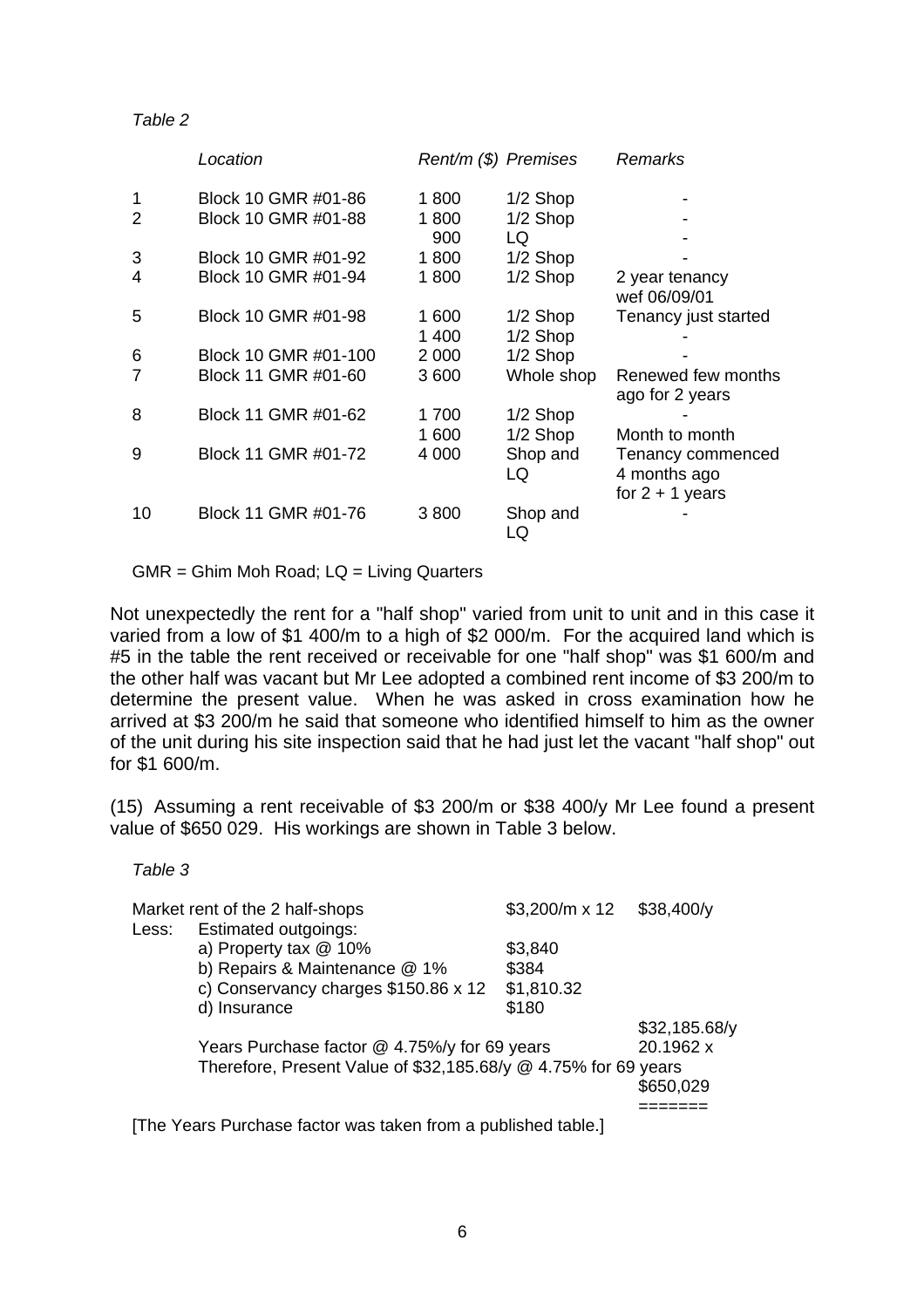To the present value of \$650 029 he added \$166 980 for the value of the living quarters which he determined by a comparison with the transacted prices of Block 10 Ghim Moh Road #03-80 of \$155 000 and of Block 10 Ghim Moh Road #09-84 of \$170 000. These are 3-room residential units under separate titles and the transactions were registered with the HDB on 2006 June 6 and 2006 September 4 respectively. He rounded it up to \$817 000 and said that he was of the opinion that it (meaning \$817 000 as opposed to \$788 499 if he had capitalised the net rent at 5%/y in place of 4.75%/y) was more reflective of the market value as at the acquisition date. By reference to the rent receivable in #9 in Table 2 above (Block 11 Ghim Moh Road #01-72) and the transacted price in #1 in Table 1 above Mr Lee had derived a return on investment of 5.167%/y. He did not attempt a valuation of the living quarters by the capitalisation of net income method and under cross examination he explained that there was insufficient evidence of lettings of the living quarters.

(16) Under cross examination Mr Lee's attention was drawn to Block 10 Ghim Moh Road #01-104 which was transacted at \$1 000 000 under a transfer dated 2004 January 15. He was asked why he had not taken this transaction into consideration in his comparable sales method. He said that he made inquiries in the course of his investigation and he learned that this was not a sale of what he called the "shophouse" but a going concern sale of a (medical) clinic together with a shop-house. The replacement shop of 59sm was offered to the appellants at a price equivalent to \$7 500/sm and Mr Lee was asked if it was a reasonable approach to take this to be equivalent to \$15 000/sm for 60 years to determine the market value of the commercial part of the acquired land of 68sm. He said this was not how valuation was done. Besides this was an estimated sale price from HDB to a special buyer and in 2007 prices had moved up. He said that the value of a 60 year lease was not the same as the value of 2 leases of 30 years.

## *Board's Decision*

## *Valuation Report dated 2008 April 23*

(17) The valuation report dated 2008 April 23 says at the foot of page 4: "This valuation report is subject to the attached Limiting Conditions" and para 13 of the attached conditions says:

This valuation report shall not be used as evidence in court or for purposes of compensation under the Land Acquisition Act.

Mr Liaw who appears to be the writer of this report has not testified as noted above and has given no reasons or any explanation for this condition. In the decision of this Board it would be unsafe to admit this report in defiance of the condition placed on it by the writer of the report himself whatever his reasons may have been or whatever the explanations he may have for having done so.

(18) In the paragraph under "Introduction" at page 1 the writer of the report said that his instructions were to advise on the "*Current* Open Market Value" (italics added) of the acquired land and he proceeded to make his report following that Introduction. The report is dated 2008 April 23 and the "Date of Inspection" given on page 4 was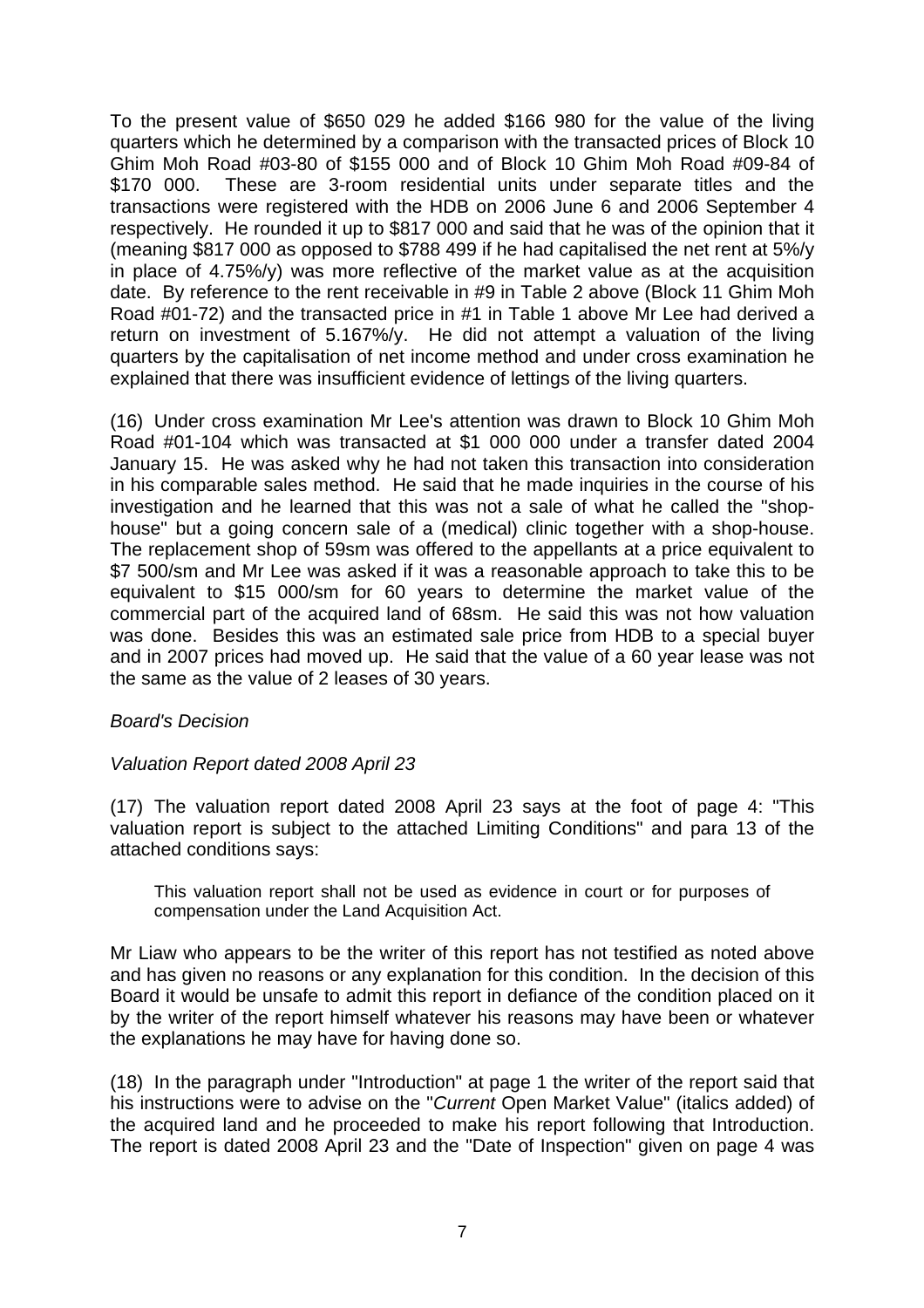2008 April 14 and in the second paragrah under "Valuation" on page 4 the writer said:

In view of the foregoing and from our knowledge of the *current* market conditions (italics added), we are of the opinion that the [acquired land] is valued at S\$900,000 (Singapore Dollars Nine Hundred Thousand Only).

The opinion proffered relates to the open market value as at 2008 April 23 and there is nothing in the report as to its relationship to the market value as at the acquisition date (2006 December 8) which is the market value to be taken into consideration. As noted above when Mr Lee who testified for the Collector was asked by Mr Liew about the price offered by HDB for the replacement unit he said that prices had moved up in 2007. In the decision of this Board the opinion in the valuation report is unreliable as to the market value of the acquired land as at the acquisition date.

(19) The valuation report does not disclose the method of valuation adopted by the writer or the approach taken by him or any analysis of relevant data and it is not supported by any other evidence before this Board and for these and the reasons noted above this Board declines to admit the valuation report dated 2008 April 23 which appears to have been written by Mr Liaw or any part of its contents.

### *Market Value*

(20) Para 1 of the appellants' grounds of appeal says that the award is inadequate and does not reflect the market value of the acquired land and s 25(2) provides that "the onus of proving that the award is inadequate shall be on the appellant[s]". It is the appellants who have to satisfy this Board that the award is inadequate. They go on to say in their grounds of appeal that the market value as at the acquisition date should be \$1 100 000 although they have themselves adduced no evidence of the market value. But there is evidence of the market value before this Board and this Board has to consider all the relevant evidence at the conclusion of the hearing and find whether or not the award is inadequate and if it is then to determine what the amount of compensation should be in accordance with the relevant statutory provisions.

(21) Mr Liew submitted that the market value of the commercial part of the acquired land alone (without the living quarters on the second storey) under a lease with 69 years more to run exceeded \$1 000 000 on the basis of an area rate of \$15 000/sm derived from HDB's offer of \$442 500 for 59sm for a 30 year lease. The offer was from HDB as a seller. The offer price was the estimated price at which HDB was willing to sell a replacement unit. In his evidence Mr Lee said this was not how valuation was done. For the purpose of determining the amount of the compensation to be awarded for the acquired land this Board agrees that this is not how the market value of the acquired land is to be determined.

- (22) Section 33 provides:
	- (5) For the purposes of subsection (1)(a)
		- ...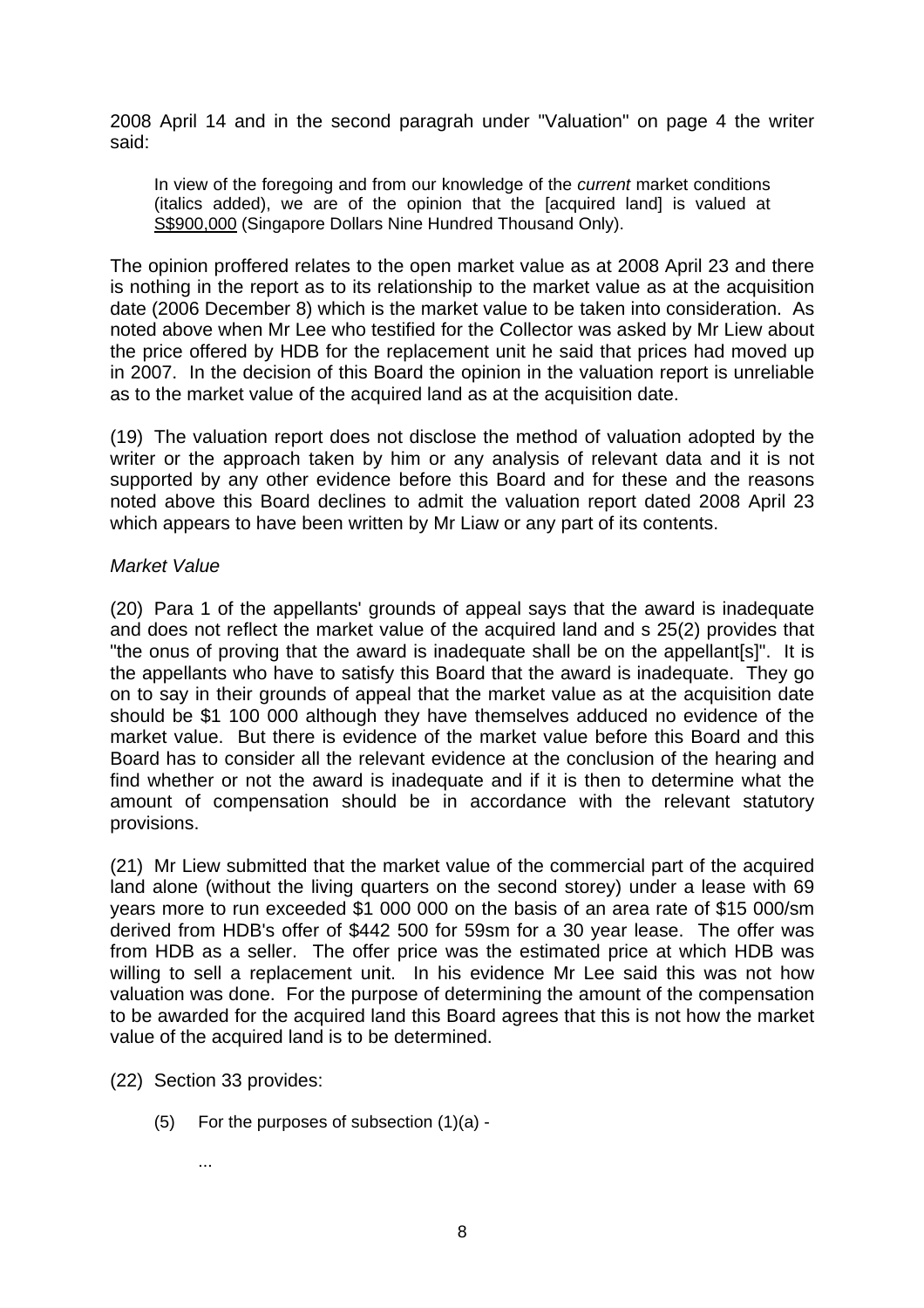(e) the market value of the acquired land shall be deemed not to exceed the price which a bona fide purchaser might reasonably be expected to pay for the land on the basis of its existing use or in anticipation of the continued use of the land for the purpose designated in the Development Baseline referred to in section 36 of the Planning Act 1998, whichever is the lower, after taking into account the zoning and density requirements and any other restrictions imposed under the Planning Act 1998 and any restrictive covenants in the title of the acquired land, and no account shall be taken of any potential value of the land for any other more intensive use ....

Whatever may be said of *market value* in s 33(1)(a) it cannot in any case exceed the price a bona fide buyer might reasonably be expected to pay for the acquired land on the basis and under the conditions prescribed.

(23) The price which the bona fide purchaser might reasonably be expected to pay (which may for convenience be referred to as "buyer's expected price") may be different from and is likely to be less than what the seller may offer to sell his land for or be willing to sell it for. A *past* transaction may be evidence of the buyer's expected price. In the comparable sales method past transactions are analysed so as to enable the valuer to infer what the probable price or market value of the subject property or in this case the acquired land may be. This would not be different from the buyer's expected price. The market value of the acquired land as at the acquisition date is not derived from the price for which HDB offers to sell a replacement unit. It is not derived from the selling price in an offer for sale and much less in an offer for sale made *after* the acquisition date. In the decision of this Board the market value of the commercial part of the acquired land as at the acquisition date is not determined by applying to its area the rate of \$15 000/sm derived from HDB's offer price. A market value of or exceeding \$1 000 000 for the commercial part of the acquired land cannot be inferred from HDB's offer to sell a replacement unit of 59sm for \$442 500 made after the acquisition date.

(24) In his comparable sales method Mr Lee analysed the transactions in Table 1. He adjusted the prices for time by reference to URA Property Price Index ("PPI") for shop space. PPI is derived from transactions of private property (or property other than HDB property) and there is no evidence that it is applicable to HDB property transactions. The underlying properties are not comparable. The acquired land is an HDB lease of 82 years with about 69 years to run comprising a commercial unit of 68sm on the first storey with living quarters of 69sm on the second storey. Transactions of comparable HDB properties for the relevant periods should have been identified and the data analysed to derive the adjustments for time (just as Mr Lee himself has done to derive the adjustments for location).

(25) The following table is prepared from transactions of comparable HDB properties in evidence before this Board.

*Table 4* 

| Location             | Price (\$) | <b>Contract Date</b> |
|----------------------|------------|----------------------|
| Block 19 GMR #01-251 | 790 000    | 2004 Nov 30          |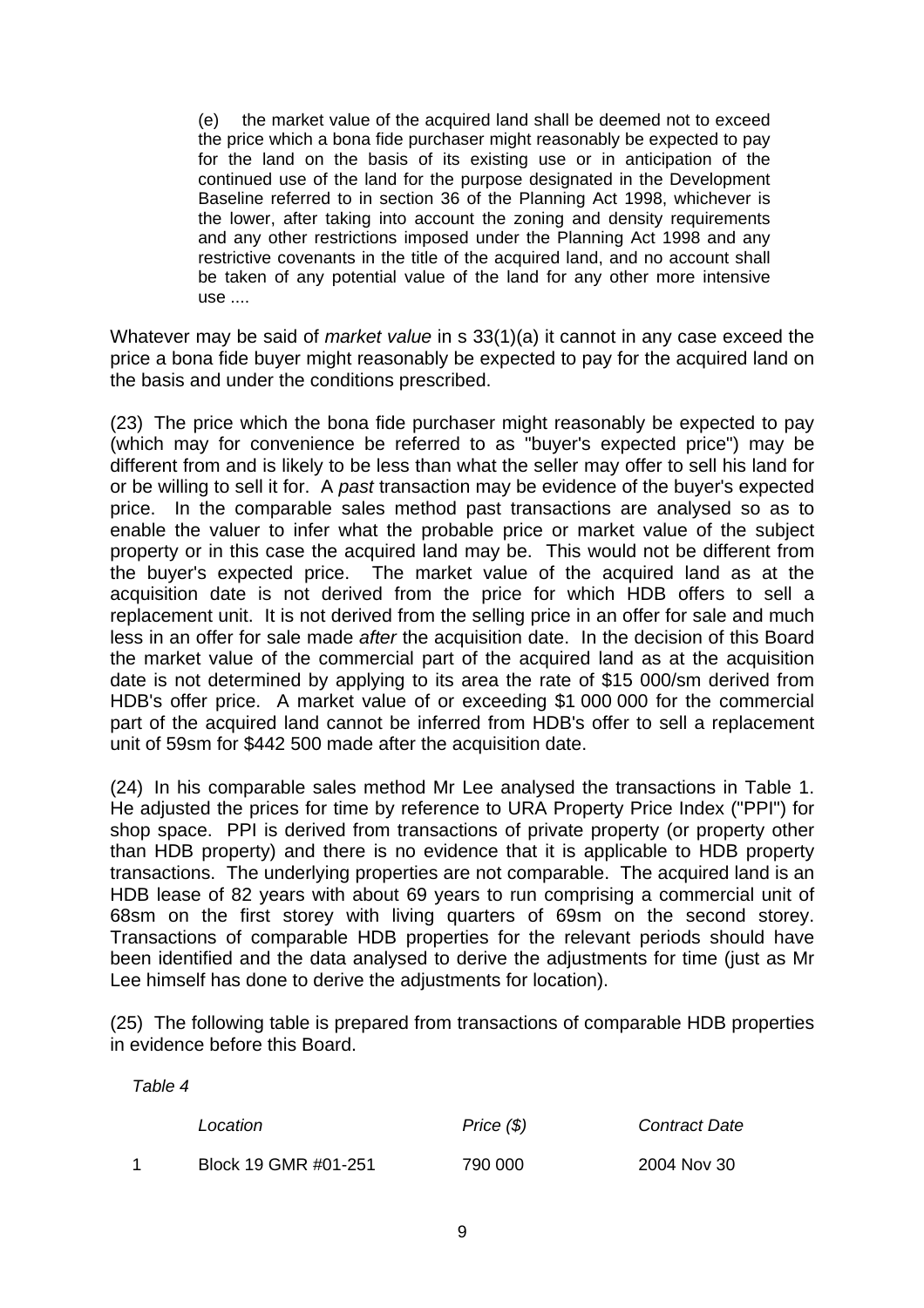#### 2 Block 19 GMR #01-237 885 000 2007 Jan 16

(Date of Transfer)

GMR = Ghim Moh Road

Transaction #1 in this Table is the same as transaction #3 in Table 1. These transactions are taken from HDB records which were produced at the hearing and the "Date of Transfer" for #1 was 2004 December 10 while the contract date was 2004 November 30 or about 10 days earlier. The 2 properties are comparable and assuming that the contract date for transaction #2 is not before the 4th Quarter (October 1 to December 31) of 2006 this pair of transactions would indicate an adjustment of about +12.03% which is significantly less than the +16.97% derived from PPI for private property. The evidence before this Board gives only this pair of comparable transactions and it is from Ghim Moh Garden and there is none from Ghim Moh Estate or any other HDB estate.

(26) Notwithstanding the observations noted above the methodology in the approach adopted by Mr Lee is not wholly unacceptable although it appears to this Board that by adjusting for time using PPI rather than a factor derived from transactions of comparable HDB properties or checked against such a factor he is likely to have inflated the market value. Mr Lee disregarded the transaction relating to Block 10 Ghim Moh Road #01-104 for the reasons noted above and this Board sees no reason not to agree with him.

(27) Mr Lee's second approach was to determine the market value of the commercial part of the acquired land using the capitalisation of net income method and to add to that the market value of the living quarters using the comparable sales method. There were of course no sales transactions of properties comparable to the living quarters and he looked at the prices of transactions of 3-room HDB apartments in Block 10. There are serious difficulties in the way of attempting to infer the market value of the living quarters in this way. The living quarters and the commercial part of the acquired land are together comprised in one strata lot and together held under one lease and they cannot be severed. The living quarters cannot be sold separately from the commercial part. In the decision of this Board the transactions in respect of the 3-room apartments are not comparable transactions and the market value of the living quarters cannot be inferred from transactions of 3-room HDB apartments but this does not exclude consideration of these transactions as a check or for some other purpose.

(28) Mr Lee said in evidence that from the rent income he had to allow for vacancy and agency commissions which he estimated at one and a half month's rent per year. His workings in Table 3 do not show that he has allowed for any such vacancy or commission. If these 2 items are taken into consideration the net income for one year would be reduced by \$4 800 to \$27 385.68. This would reduce the derived present value from \$650 029 to about \$553 087. This assumes a return on investment of 4.75%/y although Mr Lee found a return on investment of 5.167% by analysing the rent of transaction #9 in Table 2 (\$4 000/m at the time of inspection in 2006 December) and the value of #1 in Table 1 (\$650 000 at the date of transaction 2004 July 1). The present value found in this way is the present value of the commercial part only. If Mr Lee added \$166 980 for the living quarters as he did in his valuation he would have found a value of only \$720 067.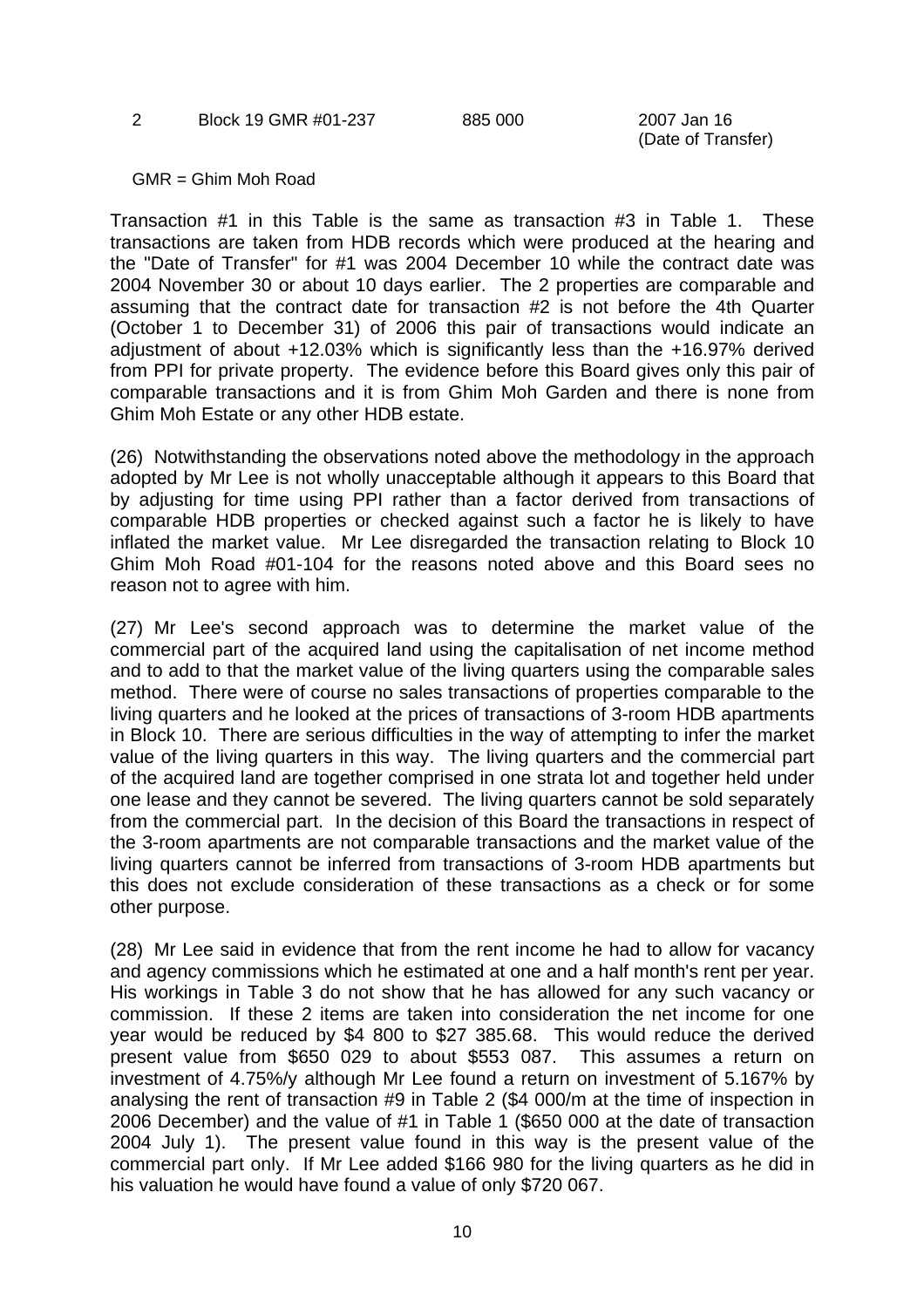(29) Table 2 discloses 2 units which were let in their entirety. The rent for one is \$4 000/m and for the other \$3 800/m. Mr Lee said in evidence that to bring the acquired land to a condition to command a rent of \$4 000/m a total of \$40 000 would have to be expended. For a rent income of \$4 000/m he said that on his approach the market value would be about \$822 000 but he would have to allow for vacancy and agency commissions equivalent to one and a half month's rent. "His approach" was a reference to the workings shown in Table 3. Allowing for vacancy and agency commissions and following those workings including applying a return on investment of 4.75%/y the present value would only be about \$701 414.

(30) Adopting the comparable sales method Mr Lee found a market value of \$788 000 but he adjusted for time by reference to PPI. Adopting the capitalisation of income method for the commercial part and the comparable sales method for the living quarters he found a market value of \$817 000 but he did not allow for vacancy and agency commissions which he said he would have to and he took into account transactions of 3-room HDB apartments which were not comparable. This is not intended to be a criticism of Mr Lee's evidence. He was constrained by lack of basic data in the way of sales or rental evidence as he himself pointed out and he could only do what he could in the circumstances and in so doing he was inclined towards a nominal valuation as opposed to an objective valuation. The market value of the acquired land as at the acquisition date or the buyer's expected price is likely to be lower than \$788 000 or \$817 000. On the evidence such as it is this Board finds that the appellants have not shown that the market value of the acquired land as at the acquisition date is \$1 100 000 or that the market value of the commercial part of the acquired land as at the same date would exceed \$1 000 000.

## *Expenses*

(31) In para 3 of the grounds of appeal the appellants say:

The Award should take into consideration the reasonable expenses to be incurred in the sum of \$100,000.00 by the Appellants who are compelled to change their residence / Living Quarters as well as their place of business in consequence of the acquisition.

What this Board has to take into consideration (apart from the other matters mentioned in s 33) are the "reasonable expenses *incidental to* that change" if in consequence of the acquisition the appellants are compelled to change their residence or place of business. See s 33(1)(e). These are not just *expenses to be incurred* which may include a wide range of expenses. To be taken into consideration they must be expenses incidental to that change. They must be expenses *liable to happen as a consequence* of that change. That is the ordinary dictionary meaning of the expression *incidental to.*

(32) In their joint affidavit the appellants say:

... in recent years, we have been running an interior design renovation business under the name "Glodesign Worx" under Samlo Design Group Pte Ltd on the commercial portion on the ground floor of the [acquired land]. Exhibited herein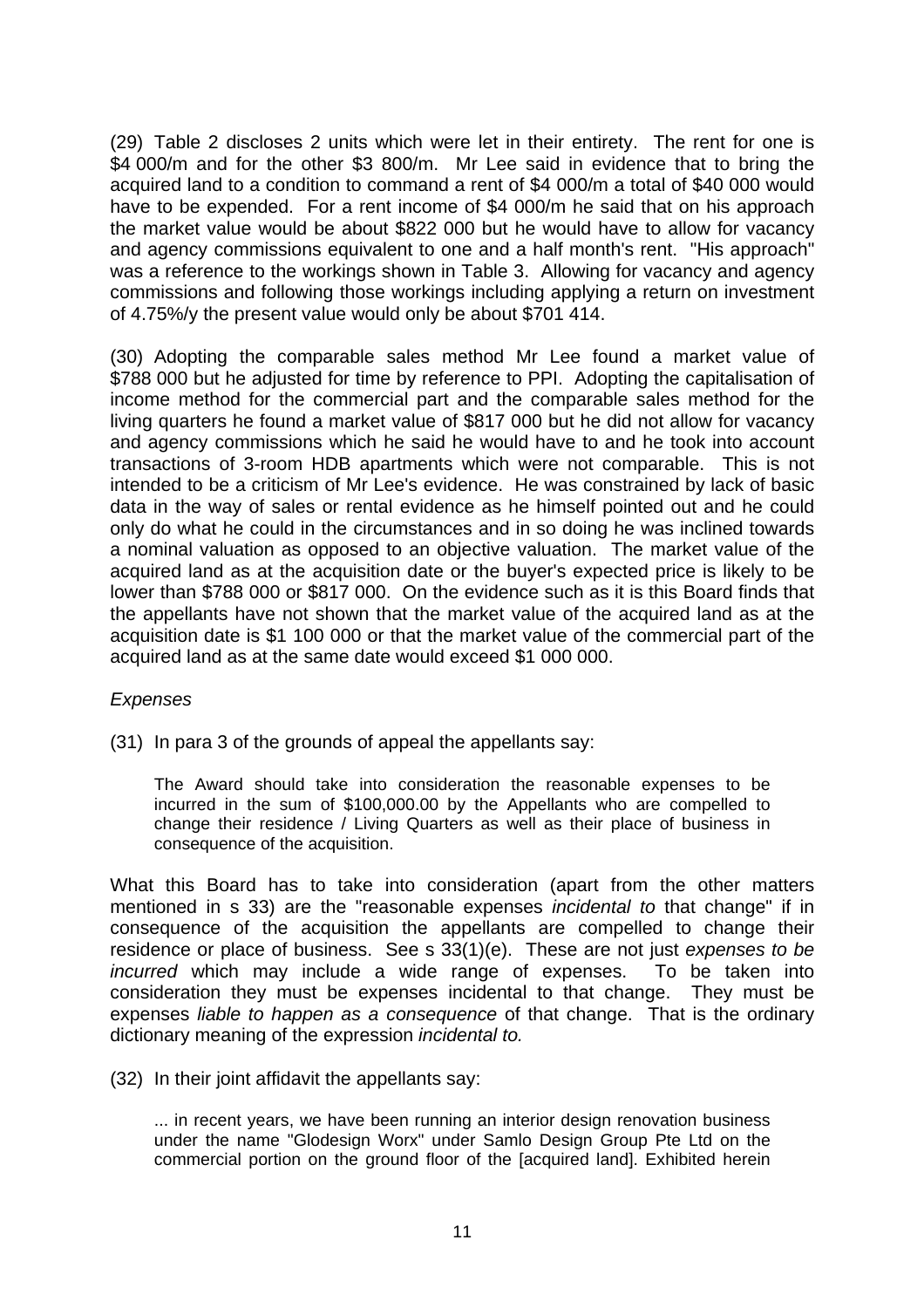and marked as "E" is copy of the instant information search of our company, Samlo Design Group Pte Ltd.

According to Exhibit "E" Samlo Interior Design Pte Ltd was incorporated in 1996 and in 2007 January it changed its name to Samlo Design Group Pte Ltd ("SDGpl"). The address of its registered office was changed to 10 Ghim Moh Road #01-98 (which is the address of the acquired land) in 2008 February. Both changes took place after the acquisition date. The only shareholders and directors of SDGpl are the appellants and their address has been 85 Cashew Road #02-04 without any change since it was first disclosed to the regulatory authority. SDGpl carries on business as Glodesign Worx and this is not disputed.

(33) Under cross examination the appellant Tan Yong Kwee said that in 2006 from January to December part of the first storey commercial unit was rented out to a foot reflexology business. He called this part shop #2. On 2006 December 11 Mr Lee Zee Ming wrote to the appellants (and to other persons in Blocks 10 and 11 of Ghim Moh Estate) to advise that valuers from his company proposed to visit their "HDB shop with living quarters on 21st December 2006 ... for an inspection, including the taking of photographs" and he requested that a representative be present as the "valuers will be asking [their] representative[...] for tenancy details if it is rented out". He duly attended at the site on December 21 and photographs attached to his valuation report show shop #2 occupied by a foot reflexology business and the other part ("shop #1") vacant. Under cross examination he said that the representative of the owners represented to him that they had let out shop #1.

(34) The appellants also say in their joint affidavit:

The Living Quarters on the first floor was lived in since we are carrying on business there. We refer to the utilities bills for the period from March 2006 to December 2007 showing utilities expenses incurred for both the commercial and the residential portions of the [acquired land] and a set of recent photographs of the [acquired land] taken by us, collectively exhibited herein and marked as "F".

One set of the utilities bills which were dated between 2006 October and 2007 December show that the appellant Tan Yong Kwee was the registered consumer for "Non Domestic" utilities supplied to #01-98 but otherwise without any distinction as to whether the utilities were supplied to the living quarters or to the commercial part and another set which were dated between 2006 March and 2007 December show that Mr Tan was the registered consumer for "Domestic" utilities supplied to 85 Cashew Road #02-04. They all show that Mr Tan's address was 85 Cashew Road #02-04. Under cross examination Mr Tan said that he thought the photographs were taken by the valuer and he did not know when they were taken. This Board has declined to admit the valuation report dated 2008 April 23 and noted that the report gave the date of inspection as 2008 April 14. There is no evidence of any other valuer who had or might have taken the photographs mentioned by the appellants in their joint affidavit.

(35) The appellants also say in their joint affidavit:

Over the years, we used the [acquired land] for our own business. At times, part of the [acquired land] was subletted.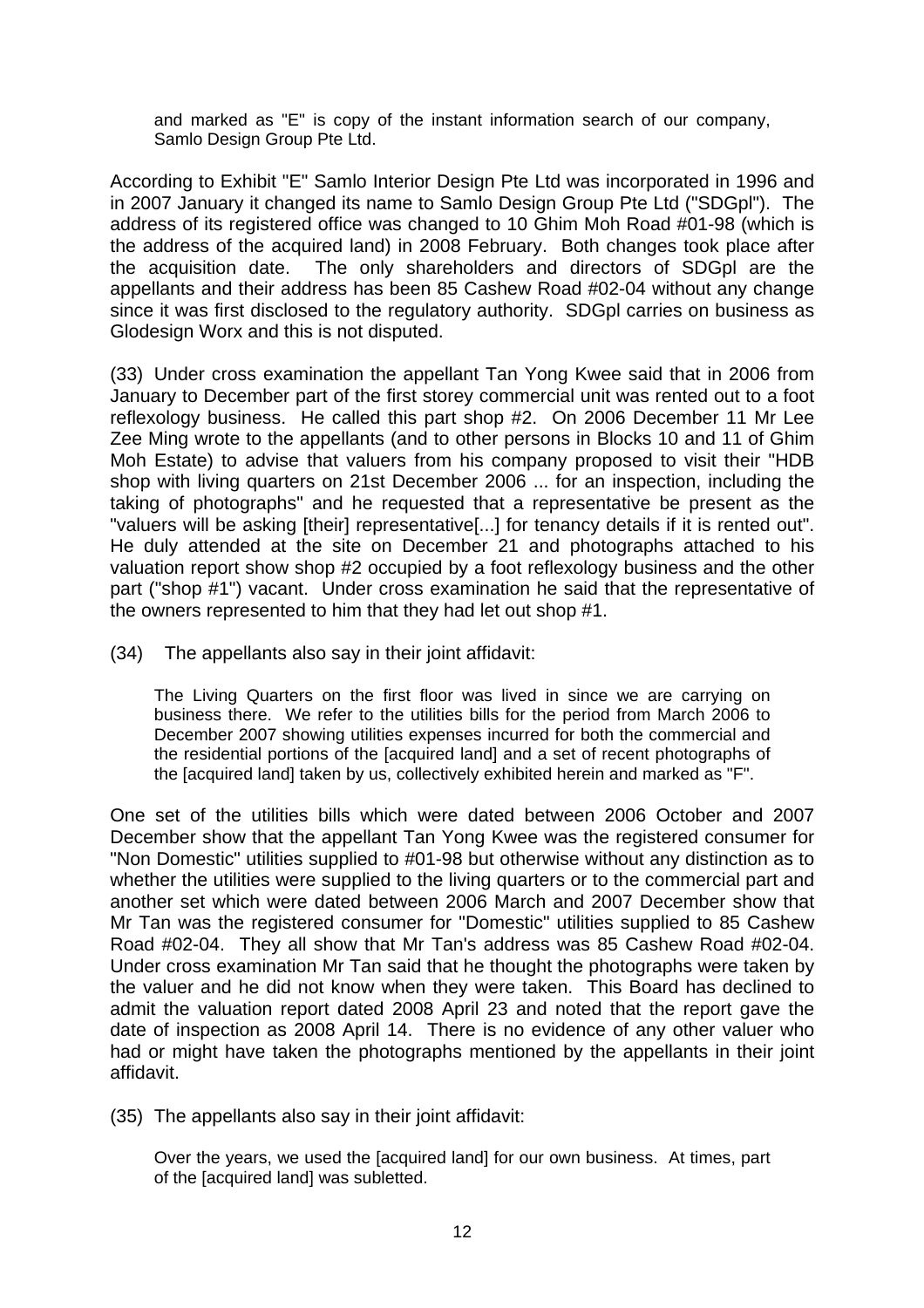Under cross examination Mr Tan said that when the first storey shops were let out he and his family sometimes lived there at the living quarters. He also said that in 2006 December he and his family were not residing at the second storey living quarters.

(36) As at the acquisition date and for the best part of 2006 it was the foot reflexology business that had its place of business at shop #2 on the first storey as tenants of the appellants and when Mr Lee inspected the acquired land on 2006 December 21 shop #1 was vacant and he was informed by a representative of the appellants on site that it had been let out. There is no evidence that either of the appellants carried on any business at any part of the acquired land as at the acquisition date or for any period of time immediately prior to that or that he or she had a place of business there. On the evidence this Board finds that as at the acquisition date and for some time prior to that the appellants did not have a place of business at the acquired land or any part of it or anywhere which they are or will be compelled to change in consequence of the acquisition.

(37) Mr Tan said the appellants sometimes lived at the living quarters but in 2006 December they did not reside there. The living quarters were the property of the appellants they were entitled to stay there from time to time and at any time if they wished whether or not they had a residence anywhere else. The question is not whether they lived there. The question is whether they had a residence there. There is no evidence that they had their home there or that at any time at all they made or attempted to make their home there. There is no evidence that they lived there with any degree of permanence for any length of time. They might have "lived" there but only "sometimes" but they always had their residence at 85 Cashew Road #02-04 and they still do. On the evidence this Board finds that as at the acquisition date and for some time prior to that the appellants did not have their residence at the living quarters or any part of the acquired land or anywhere which they are or will be compelled to change in consequence of the acquisition.

(38) The Collector made his award of compensation on 2007 August 31 but he has not taken possession of the acquired land yet. This is a SERS-GMR acquisition and in its implementation it includes the offer of a replacement unit in Commonwealth Avenue West. This is expected to be completed only in mid 2011. As noted above the appellants have accepted the offer. Mr Liew submitted that if subsequent to the acquisition date the appellants have a residence or place of business at the acquired land and in consequence of the acquisition they are compelled to change their residence or place of business then the Board would have to take into consideration the reasonable expenses incidental to that change under s 33(1)(e). SDGpl is carrying on business at the acquired land now having relocated there in January this year and he submitted that the appellants have a place of business which is the place of business of SDGpl. He submitted that the expenses of the change of residence and place of business would amount to \$90 000 and these expenses have to be taken into consideration.

(39) Mr Nair conceded that if in the circumstances of this case the appellants move in after the acquisition date and are later compelled to change their residence or place of business in consequence of the acquisition then the expenses can be taken into consideration provided that they are reasonable and are incidental to that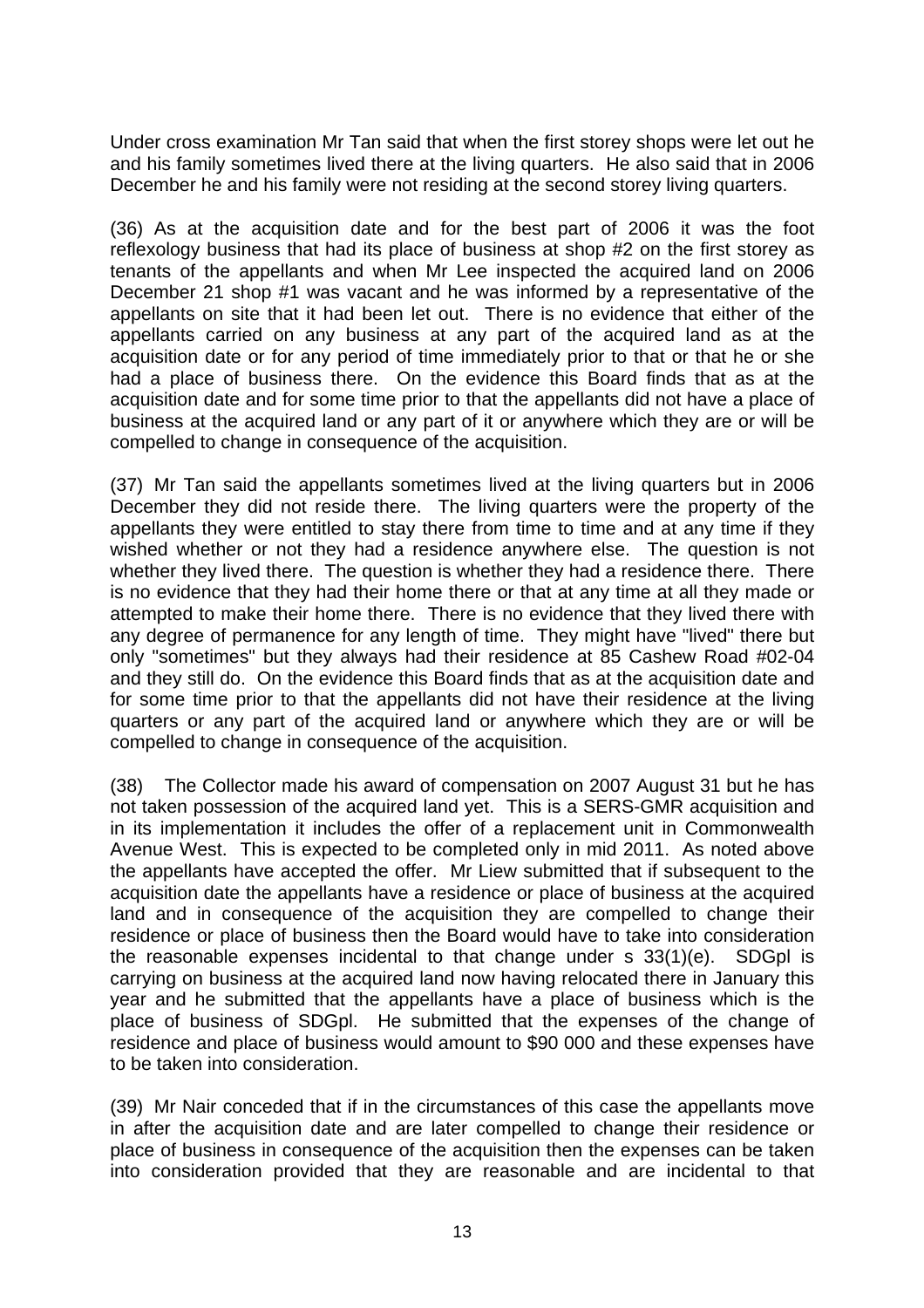change. He submitted that the appellants have not established a place of business at the acquired land. The business that is now there is that of SDGpl and not that of the appellants.

(40) Section 33(1)(e) has been quoted above and is repeated here for convenience:

(1) In determining the amount of compensation to be awarded for land acquired under this Act, the Board shall ... take into consideration the following matters and no others:

...

(e) if, in consequence of the acquisition, *he* is compelled to change his residence or place of business, the reasonable expenses, if any, incidental to that change .... [italics added]

In paras (b), (c) and (d) of s 33(1) the person to whom the benefit accrues or by whom the damage is sustained is identified as the *person interested* and it is clear that the personal pronoun *he* in para (e) refers to *the person interested* and a *person interested* as defined includes every person claiming an interest in compensation to be made on account of the acquisition.

(41) The Collector has not taken possession of the acquired land yet. This is a SERS-GMR acquisition and the appellants have accepted HDB's offer of a replacement unit and it is unlikely that possession of the acquired land will be taken before the replacement unit is completed in mid-2011. Until the replacement unit is ready the appellants will continue to have possession of the acquired land. They can occupy it themselves or they can let it out. They can occupy it themselves by having their residence in the living quarters or by having a place of business in the first storey commercial unit or by doing both. The Collector has made his award and he must pay to the appellants the compensation awarded or if possession of the acquired land has not been taken by him then he must apply to the Registrar of the Supreme Court for an order to deposit the amount of the compensation in court. See s 40. It is also open to him to take possession, pay the compensation awarded and lease the acquired land back to the appellants for a short term or periodically as has been done in other cases. In this case he has not done any of these things.

(42) If the appellants have their residence or place of business there they will be compelled to change it when the Collector takes possession and there may be expenses incidental to such change and if such expenses cannot be taken into consideration under s 33(1)(e) by reason only that the appellants' residence or place of business was established after the acquisition date then they are disadvantaged in regard to their rights as lessees of HDB. But the language of s 33(1)(e) does not support such an interpretation. It does not provide that the person interested must have his residence or place of business as at the acquisition date before the expenses can be taken into consideration. In the decision of this Board the expenses incidental to a change of residence or place of business to be taken into consideration under s 33(1)(e) apply as well to a residence or place of business existing as at the acquisition date as to one established after that date in the circumstances of this case.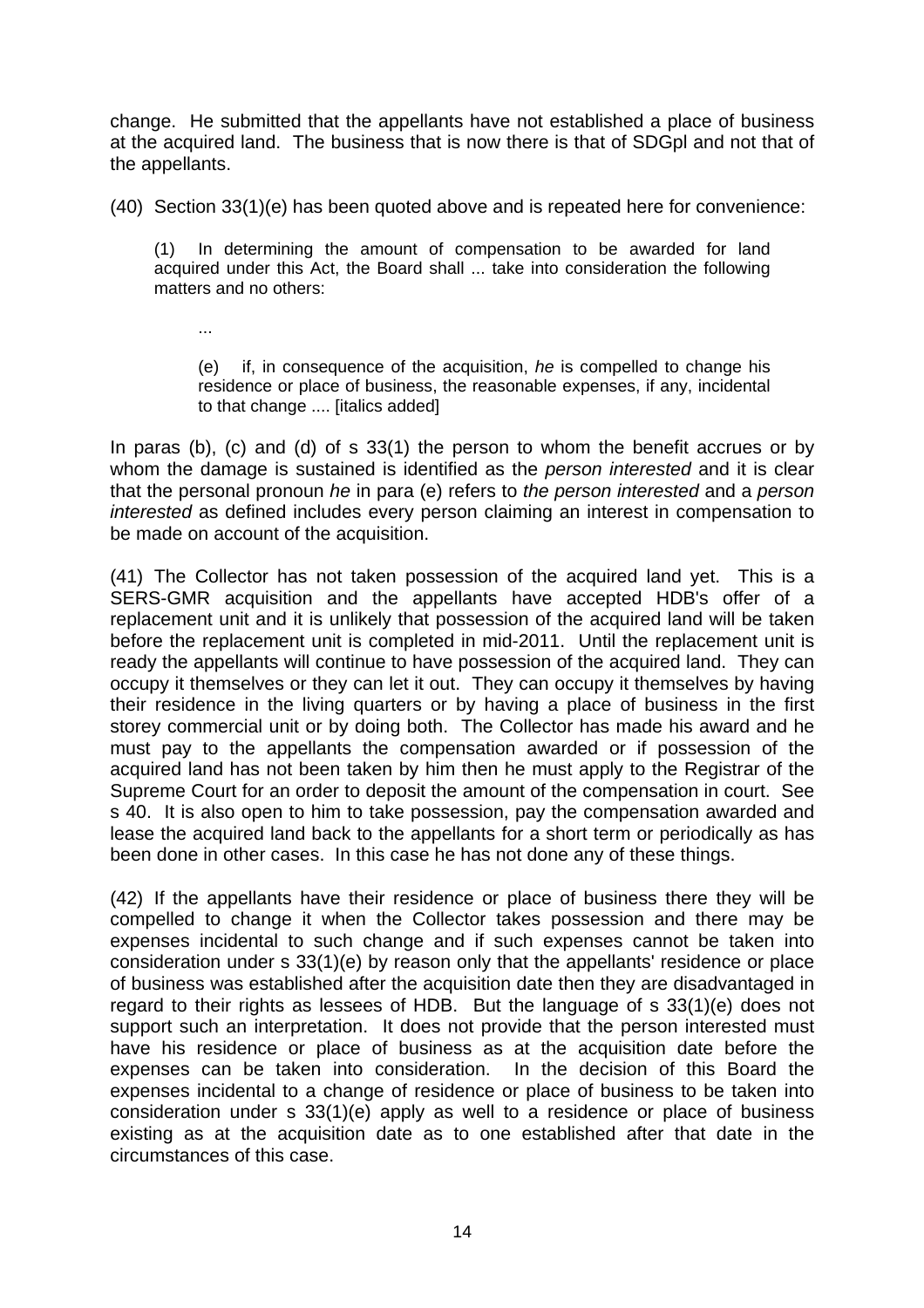(43) The appellants say in their joint affidavit:

Our intention was to downgrade our residence to a HDB flat in our later years after our three children have grown up, to continue to live in the Living Quarters of the [acquired land].

An HDB flat is quite different from the living quarters of the acquired land. An HDB flat has direct and exclusive access by a front door to a common area which is usually a corridor. From the description of the acquired land in Mr Lee's valuation report the first storey of the acquired land comprises a retail or shop area in front, an open area at the rear, a bathroom and a toilet. Access to the living quarters is by the back door leading into the open area at the rear and by the staircase past the bathroom and toilet all of which are in the first storey. Access to the staircase can also be gained from the front door through the retail area. Unless the living quarters and the commercial unit are occupied together special arrangements will have to be made for convenient access to the living quarters.

(44) The appellants have their residence at 85 Cashew Road #02-04. This appears to be a condominium unit in a good residential area off Upper Bukit Timah Road. They know that the replacement unit will be ready in about mid 2011. They say they intend to "downgrade their residence to a HDB flat in [their] later years". They have not "downgraded" yet and there is no evidence that they have acquired or made any attempt to acquire an HDB flat for their residence in their later years. They have not moved into the living quarters to establish their residence there yet. And if they do that they would soon have to move out again to move to an HDB flat as is their intention as they say. On the evidence this Board finds that a reasonable person in the position of the appellants would not move out from where he is now to establish his residence at the living quarters on the second storey of the acquired land only to have to move out again shortly after that to an HDB flat (if the intention to downgrade to an HDB flat is to be fulfilled) or to somewhere else and further finds that the appellants have not satisfied this Board that they have any real intention of doing so.

(45) The appellants say in their joint affidavit:

We have renovated the commercial portion extensively to market our interior design and renovation business at the [acquired land]. Copies of the photographs of our office at the [acquired land] can be found in the Valuation Report from Premas in exhibit "H" herein.

Mr Tan said under cross examination that SDGpl was registered on 1996 May 9 and that previously he did business as Samlo Interior Design in partnership with his wife. His present occupation as he said in evidence is that of a director of an interior decoration company. As noted above he is one of the two directors of SDGpl.

(46) The former name of SDGpl was Samlo Interior Design Pte Ltd and the name was changed to SDGpl on 2007 January 22. There is no evidence that the appellants have carried on any business on their own account since the incorporation of SDGpl and if they did have the partnership business before it appears to have been taken over by SDGpl and it is SDGpl that is now carrying on its own business at the acquired land. SDGpl is a corporate body with a distinct identity of its own separate from the appellants even if they own all its issued shares and are its only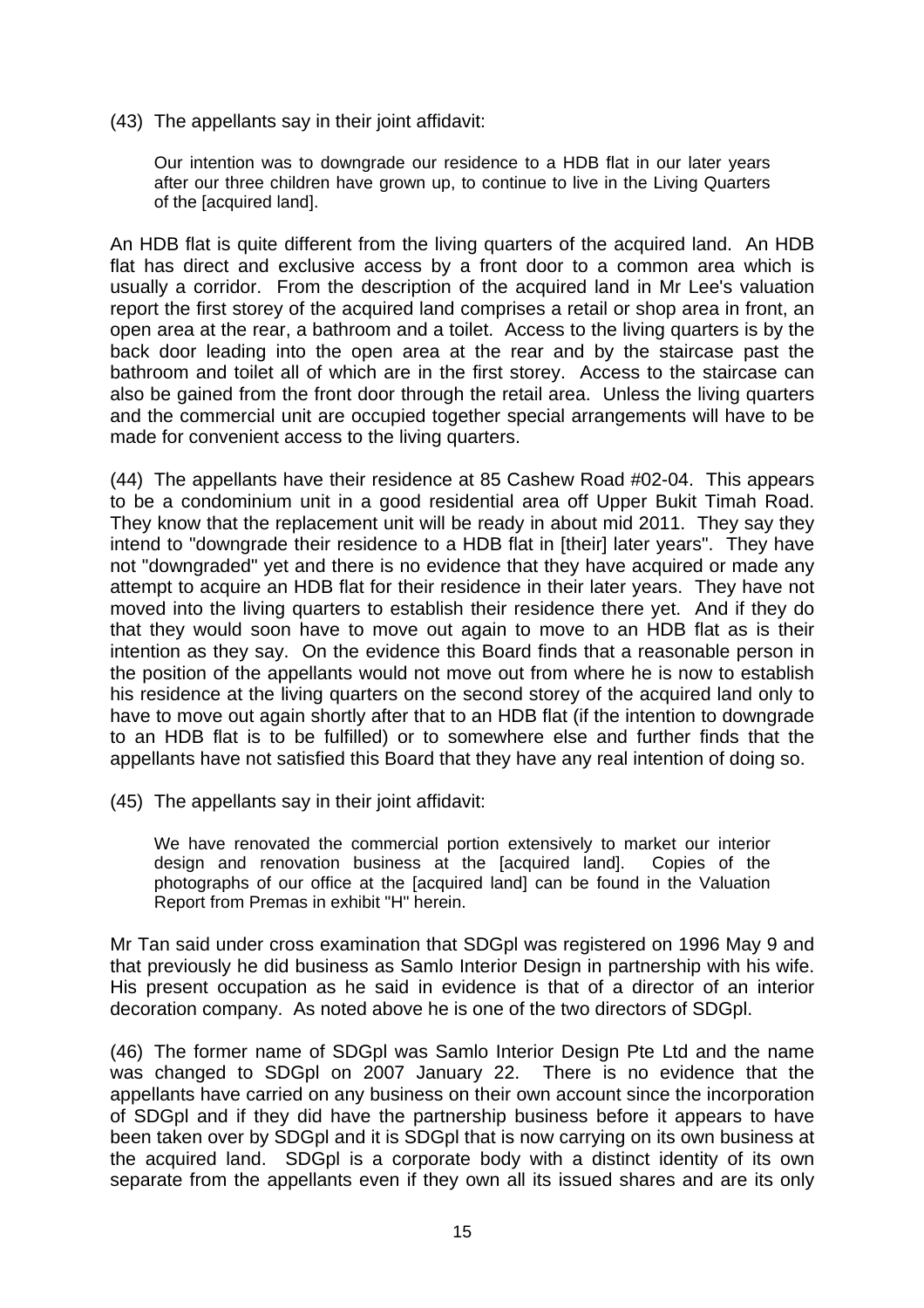directors. It is SDGpl that has a place of business at the acquired land. On the evidence this Board is not satisfied that the appellants on their own account now have or have any real intention of having a place of business at the acquired land.

(47) SDGpl may be compelled to change its place of business in consequence of the acquisition and there may be expenses incidental to such change but the expenses will be those of SDGpl and there is no provision in the Act for such expenses to be taken into consideration to determine the compensation to be awarded to the appellants who have suffered no direct loss by reason of these expenses.

(48) On the evidence and for the reasons given above this Board finds:

 (a) that the appellants have not discharged the onus of proving that the award is inadequate and para 1 of the grounds of appeal fails;

 (b) that Mr Lee was the only witness who gave evidence of valuation and there is no basis whatsoever for the suggestion in para 2 of the grounds of appeal that he was in error in the manner alleged and para 2 of the grounds of appeal fails;

 (c) that the market value of the acquired land as at the acquisition date was less than \$817 000;

 (d) that the appellants did not have as at the acquisition date and have not satisfied this Board that they will have at any time after that date their residence or place of business at the acquired land;

 (e) that the appellants have not satisfied this Board that in consequence of the acquisition they or either of them will be compelled to change their residence or place of business; and

(f) that there are no expenses to be taken into consideration under s  $33(1)(e)$ and para 3 of the grounds of appeal fails.

## *Award*

(49) This appeal fails and in accordance with s 35(1) this Board confirms the award of the Collector.

## *Costs*

(50) The amount awarded by this Board does not exceed the sum awarded by the Collector and in accordance with s 32(1) the costs of the appeal to this Board shall be paid by the appellants.

Dated 2008 August 29